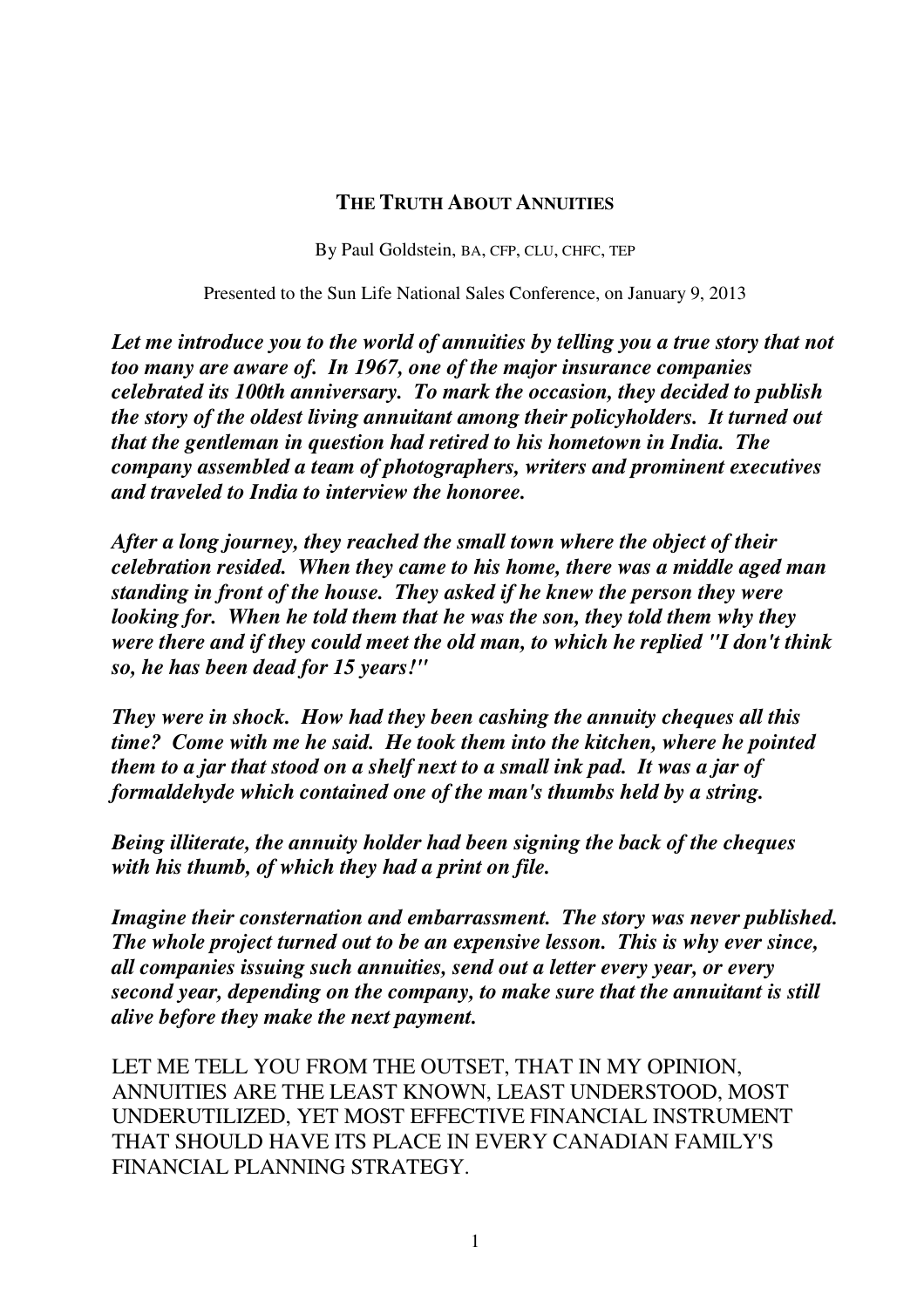Before we go any further, let us define the term "annuity."

In the broadest sense, an annuity is defined as the right to receive fixed annual payments over a period of time. More recently the term "annuity" has been extended to include other payment frequencies as well as variable payments.

When annuities are paid for life they are referred to as Life annuities. These can be offered only by life insurance companies. When they are payable for a defined number of years, they are called term certain annuities. These can be offered by life insurance companies and by other financial institutions such as banks and trust companies.

It has been my experience that most retirees think of a life annuity as a bad deal that leaves the issuer keeping the bulk of their investment should they die prematurely. Statistics show that only a small percentage of registered retirement money goes to annuities.

*Government and life insurance industry statistics tell us that, in 2011, Canadians turning 65 that year, held a total of more than \$35.5 billion in RRSPs. Of this amount, \$17 billion, or 48%, was converted to income. \$2.5 billion, less than 1% was taken out in cash. The balance was not converted at that time.* 

*Of the RRSP funds that were converted to income, 93.75% went to RRIFs and LIFs and only 6.25% to Annuities.* 

*When we look at the age 70 to75 age group, 92% had moved their RRSPs to RRIFs and only 8% to annuities.*

*54% of all the annuities in force in this country are Registered and 46% Non-Registered. Of the 46% Non-Registered annuities, 96% are Prescribed and only 4% Non-Prescribed.*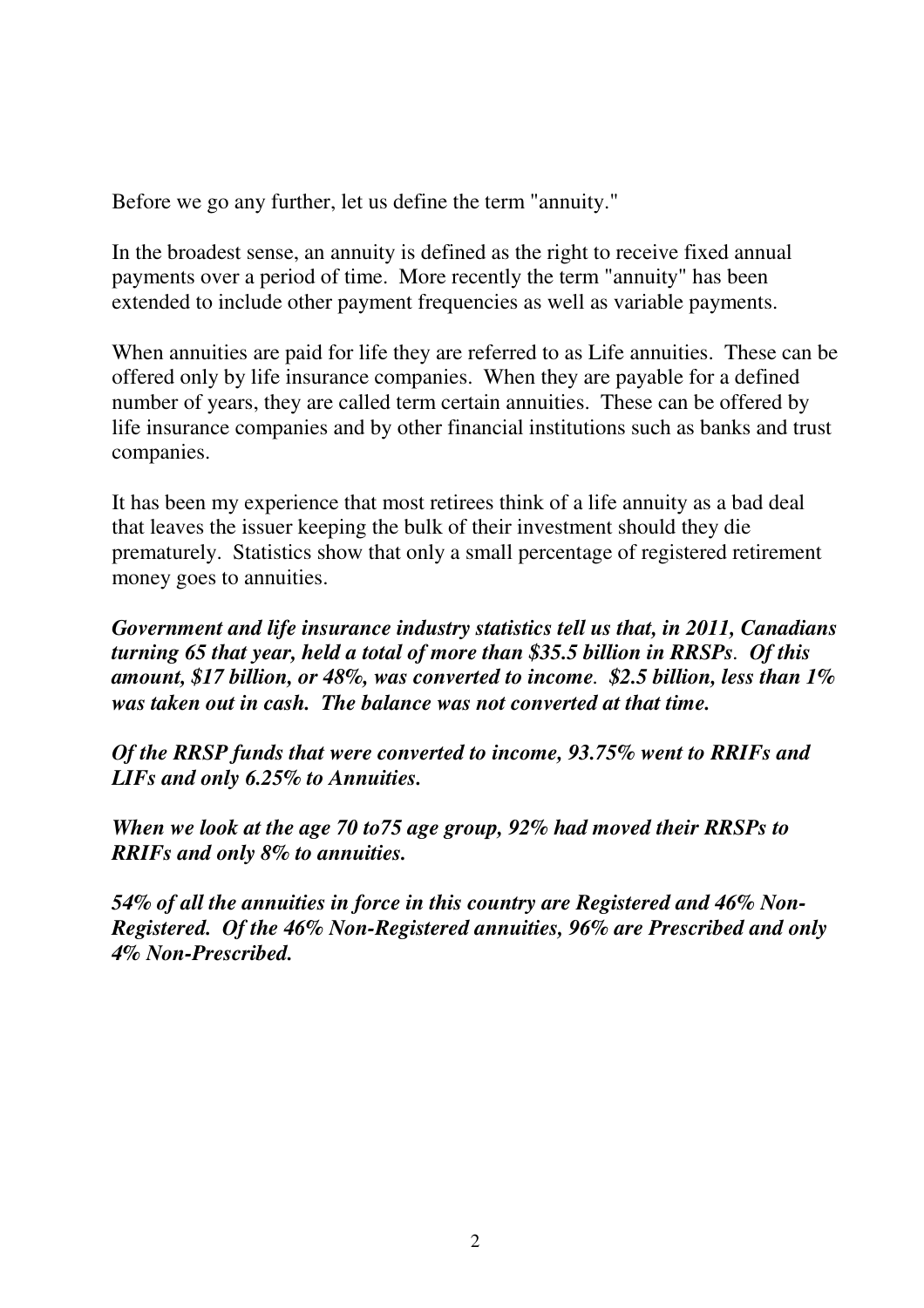In my 46 years as an Estate Planning practitioner, I have probably written more annuities than any other advisor in this country. And yet, I can hardly remember any client who had a favourable opinion about annuities when the subject first came up. However, once they found out how they could benefit from the use of annuities, they turned into and remained "happy customers."

Why are annuities so unpopular? And why is there such a widespread ignorance about what they are and what they can do?

Here, in my opinion, are the main reasons:

Until 1978 Life annuities were the only retirement option under Registered plans, i.e. RRSPs, Registered Pension Plans and Deferred Profit Sharing plans. Under that regime, all registered funds accumulated in banks, trust companies, credit unions, and investment dealers had to be transferred to life insurance companies at retirement time. When their clients reached retirement age, these institutions had to relinquish the funds which had been accumulating in their registered plans, to the life insurance industry, to be converted into annuities. Naturally, they were not too pleased with this constant transfer of funds to the life companies, which forced them to give up the risk-free income from the investment portfolios in which their clients RRSP funds were invested.

 Since they could not sell life annuities, they looked for and found a way around the problem. Their solution was the RRIF or Registered Retirement Income Fund. With the RRIF, the RRSP funds could stay invested in the same securities and continue to remain tax-sheltered. All the plan holder had to do was to withdraw no less than the minimum amount set by the government, in the year following the plan holder's 71st birthday.

 On September 18, 1992, Ontario introduced the LIF - Life Income Fund, for individuals with locked-in pension monies. The LIF rules are similar to the RRIF. The main difference is that the LIF contains maximum withdrawal limits to ensure that there is money left to purchase an annuity at age 80 if so desired. Like the RRIF, the LIF may be sold by insurance companies as well as by the same institutions empowered to sell RRIFs.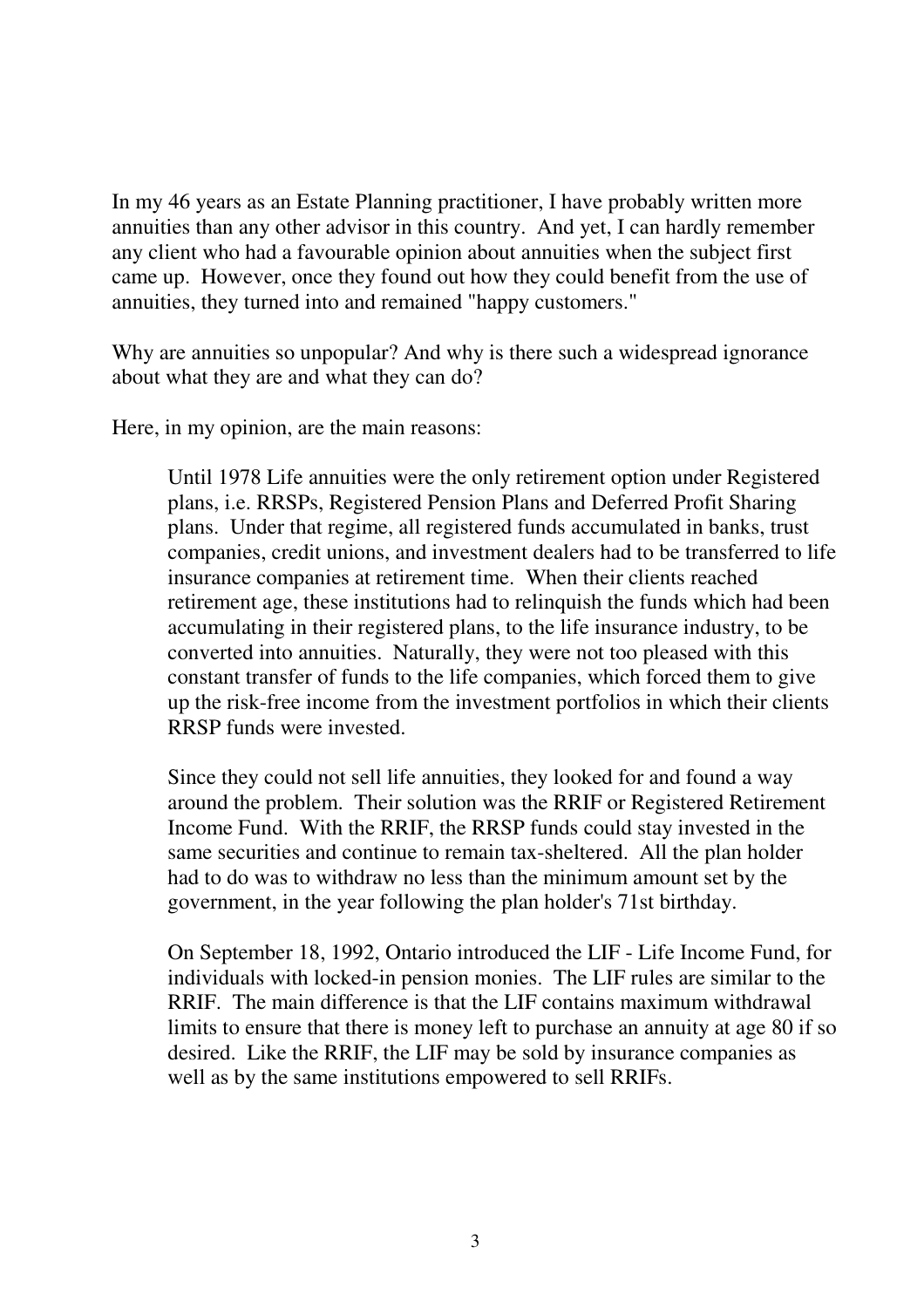A battle for the registered funds of retiring Canadians ensued, whereby the RRIF proponents extolled the advantages of RRIFs by pointing out that they offered a wide range of investment options, the flexibility of being able to withdraw any amount above the minimum, the option to use a younger spouse's age to reduce the payout amount, the option to leave the unused amount to the heirs, even if such amounts were subject to taxation. With their largely captive market, these arguments had an impact in denigrating the annuity option before the annuity proponents had a chance to present their counter arguments.

 Having found a way to hang on to their investment funds, how often do you think a bank or trust company will recommend a life annuity to a client, when they can retain the funds in a RRIF or LIF?

This vested interest in market portfolios also inhibits these institutions from mentioning life annuities - which they cannot sell themselves - to retiring clients who want to use their non-registered investment portfolios to augment their retirement income and who are fearful of the risks of the market place.

Paradoxically, the life insurance companies themselves, while being the only institutions that can sell annuities, have also switched their emphasis to the marketing of more profitable mutual funds and of other investments that don't require the tying up of increasingly large amounts of capital required to comply with the stringent regulatory reserve requirements for their life insurance and annuity portfolios.

 A further reason why annuities, both registered and non-registered, are not popular is that, while financial advisors should always act in their client's best interest, the compensation that comes with equity portfolios vastly outweighs the fees paid on the sale of annuities. The sale of mutual funds and segregated funds provide 4 to 5 times as much income upfront to the advisor as the sale of a life annuity, for the same amount of investment. In addition, the fund portfolio also comes with an annual trailer fee, for the duration of the contract, regardless whether a fund goes up or down in value. There are no trailer fees or continuous compensation associated with annuities.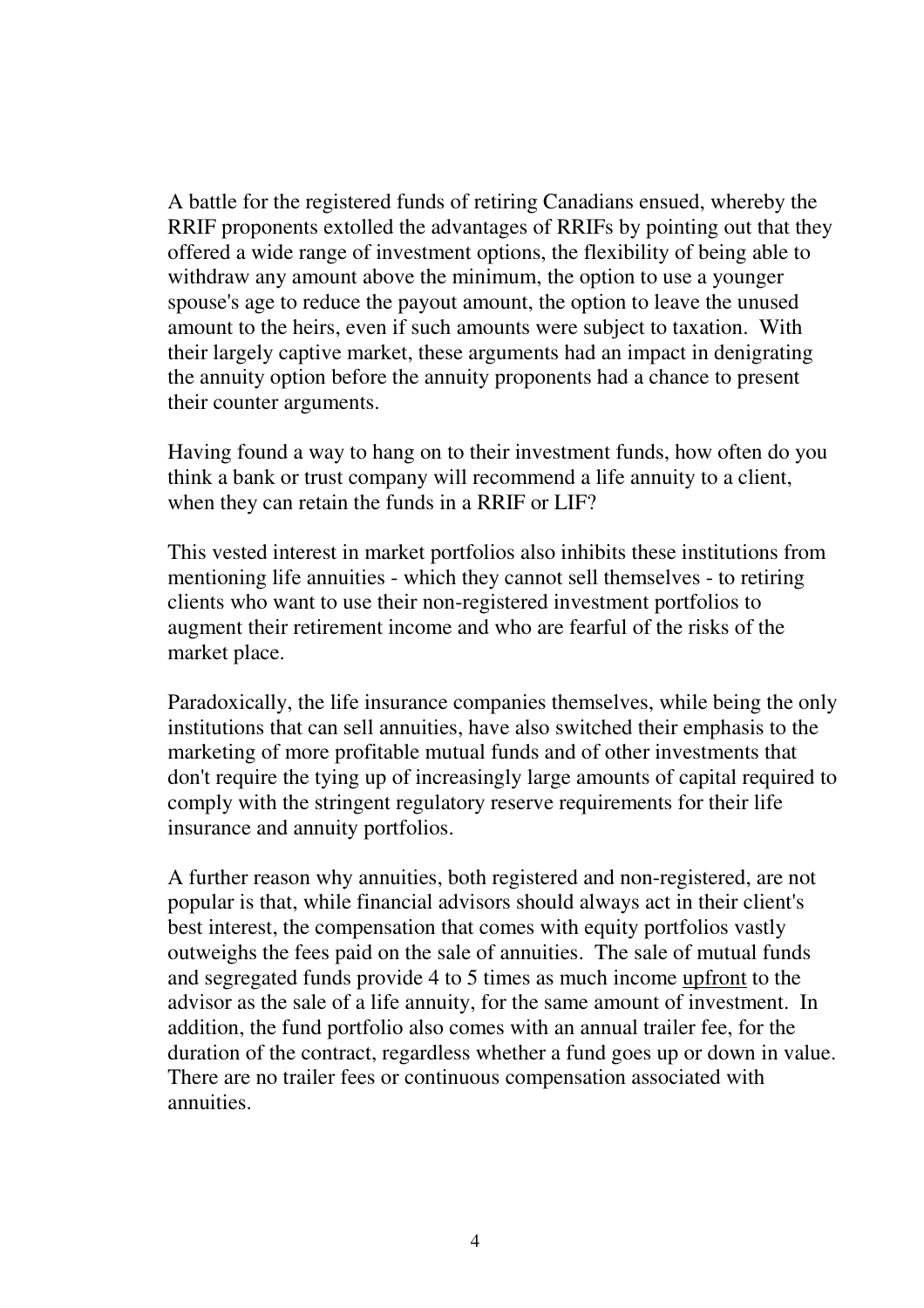How often do you think the average advisor will recommend an annuity to a client if they can make at least 10 times more money by selling mutual funds or segregated funds than by recommending an annuity?

Now that we know what's best for the financial institution and for the advisor, the question remains, **what's best for the consumer**?

To answer this question, it is important to know what kind of annuities there are, the role they can play in a client's retirement and estate planning and the tax considerations involved in different annuity types and applications.

| <b>ANNUITY TYPES</b>                                                                                           | <b>Tax Considerations</b>                                                                                         | <b>Annuity Payments Type</b>               |
|----------------------------------------------------------------------------------------------------------------|-------------------------------------------------------------------------------------------------------------------|--------------------------------------------|
| <b>Registered Annuities:</b>                                                                                   |                                                                                                                   |                                            |
| (RRSP, RPP and DPSP)                                                                                           | All income payments<br>fully taxable                                                                              | Level<br>Indexed<br>Structured<br>Impaired |
| <b>Non-registered Annuities:</b>                                                                               |                                                                                                                   |                                            |
| Prescribed: Individuals only                                                                                   | Partial level taxation:<br>Reg. 304, Reg. 300 and<br>Paragraphs 56 (1)(d) & 60(a) Impaired                        | Level<br>Structured                        |
| Non-prescribed: Individuals $\&$<br>Corporations                                                               | Accrual taxation:<br>Paragraph $12.2(1)$                                                                          | Level<br>Indexed<br>Variable<br>Impaired   |
| Eligible annuity for financially<br>dependent child or grandchild<br>of deceased's registered plan<br>holder.* | All income payments<br>fully taxable.<br>$A\ 60(L)$ receipt issued<br>to child to offset the<br>lump sum payment. | Level only                                 |

\*Whereas all other annuities can be for life, this one is limited to the duration of not more than 18 years minus the child's age at the time the annuity was bought, with the minimum term of 3 years. The transfer and purchase has to be completed in the year or within 60 days after the end of the year the refund of premiums is received. The payments from the annuity have to start no later than 1 year after the purchase.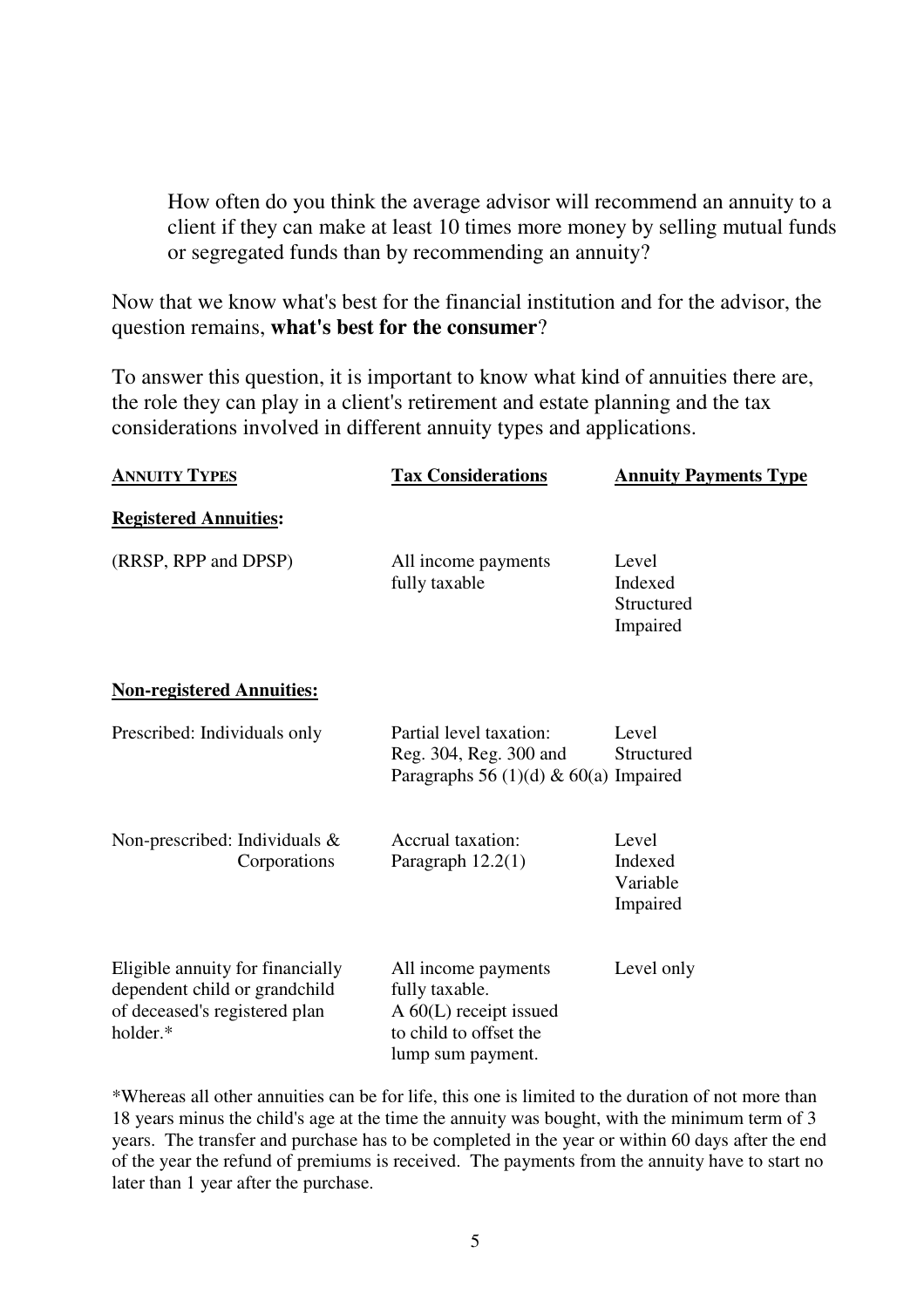When avoiding the subject of annuities, banks, mutual fund companies and compensation only driven financial advisors, are depriving the public of benefits which could vastly improve the level and security of their retirement incomes and of their estates. The largest category of people to whom this applies is retirees, 65 and older, who have converted their RRSP funds to RRIFs.

We all know that an RRSP holder, who reaches age 71, has to convert his/her plan to income starting in the following year. Typically, this RRSP holder will have a spouse around the same age and would like to see their retirement income last as long as one of them is alive.

Let us assume, for illustration purposes, that we are dealing with a male 71 with a spouse age 69. What are his options and what are most people getting. Chances are, as we have seen before, that he will be dealing with an advisor or an institution that look at a RRIF as the only option.

If this retiree has a zero risk tolerance and wants to avoid seeing his retirement nest egg collapse in case of a severe market downturn - remember 2008? - the best interest rate he can get on his money is around 2%. Interest rates have been stuck at this level since the end of 2008 and it doesn't look like there will be a significant increase in the foreseeable future.

If he wants the minimum payments, to make the income last as long as possible, he will have to withdraw 4.76% in year 1, based on his wife's age, 5% in year 2 and 7.38% in year 3, increasing annually thereafter.

Assuming that he has \$1,000,000 to start with, his income would, with the RRIF, go from an annualized income of **\$47,767** in year 1, to **\$48,744** in year 2, to **\$69,750** in year 3 and reduce every year thereafter by an average of 4.5% to **\$26,413** at his age 95.

By comparison, on January 8, 2013, the highest paying life annuity with a minimum guaranteed payout of 16 years, reducing thereafter by 50% on the first death, would produce a level annualized income of **\$68,825**, as long as both annuitants are alive.

This comparison shows that regardless how long the annuitants live; they will always receive more income from the annuity. The minimum payment RRIF income falls behind the annuity payment starting in year 1 and the income advantage of the annuity increases every year thereafter.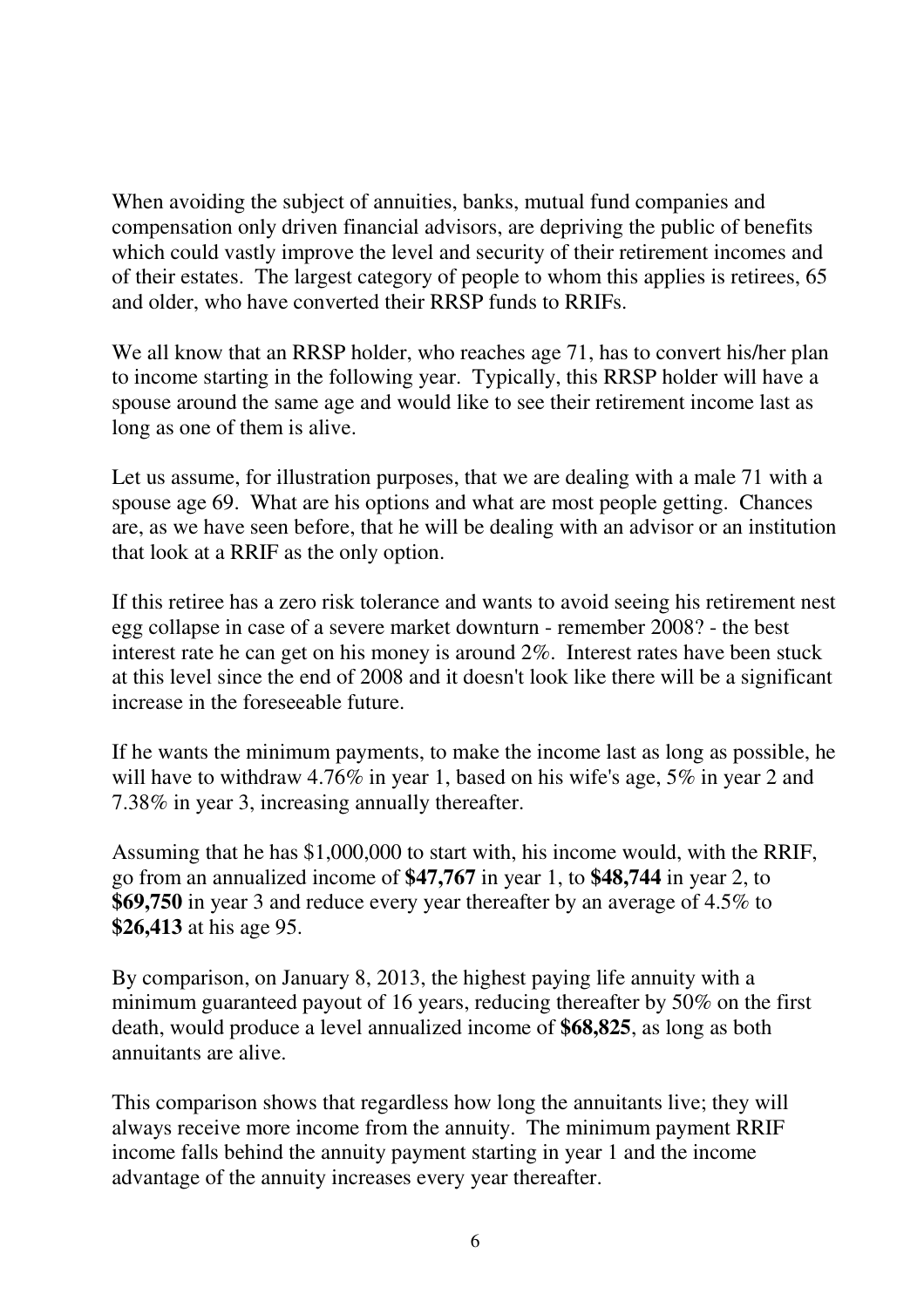Should at least one annuitant live past year 16 - the total annuity payments they will have received, will add up to **\$1,101,200** vs. **\$847,178** from the RRIF. This is **\$254,022** or **30%** more income from the annuity, during the 16 years.

If both of them are still alive by year 20, they will have received total payments of **\$1,376,500** under the annuity vs. **\$990,162** under the minimum income RRIF. In other words, they would receive **\$386,338** or **39%** more from the annuity than from the RRIF.

If both of them are still alive by year 25, they will have received total payments of **\$1,720,625** under the annuity vs. **\$1,135,741** under the minimum income RRIF. In other words, they would receive **\$584,884** or **51.5%** more from the annuity than from the RRIF.

This income advantage of the annuity keeps growing regardless how long they live, even past age 100. If both are still alive in year 25, they will still receive **\$68,825** per annum from the annuity vs. **\$26,413** from the minimum income RRIF. 5 years later, at his age 100, the RRIF income would be down to **\$11,065** while the annuity income will still be **\$68,825**.

#### **IT IS CLEAR THAT THE LONGER THEY LIVE THE GREATER THE ADVANTAGE OF THE ANNUITY OVER THE MINIMUM INCOME RRIF. IT SHOWS THAT LONGEVITY IS A SERIOUS PROBLEM WITH A RRIF, WHILE IT IS AN ADVANTAGE WITH THE ANNUITY.**

What would the comparison be like if the annuitant opted for a level income paying RRIF instead of minimum payments?

As we have seen, they could, based on yesterday's rates, acquire a life annuity paying \$5,735.47 monthly for an annual income of \$68,825, guaranteed for 16 years, with payments reducing by 50% on the first death, after the guaranteed period. This means that as long as both are alive, they would continue to receive \$68,825 per annum.

**By comparison, a RRIF paying the same level income would, based on today's interest rates, be depleted at the male's age 86, which would be his spouse's age 84.**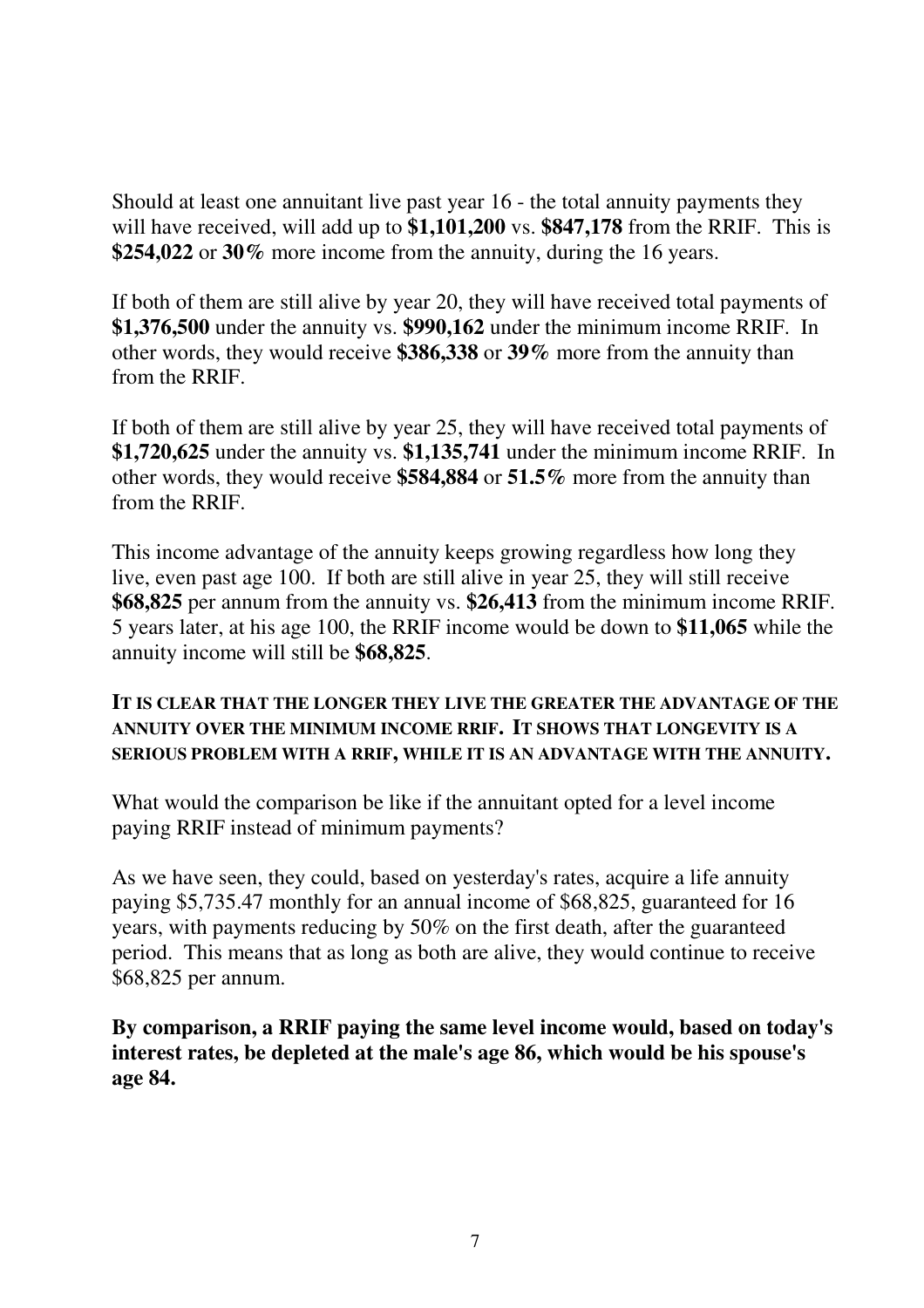On October 25, 2012, Sun Life Financial and CARP released the results of a poll, which found that, when it comes to longevity and retirement planning, 87.7% of the CARP members expect to live past age 80, with almost a 3rd expecting to live past age 90.

In our own practice we find an increasing number of people living well past age 90. At that age, their income requirements usually increase due to the expensive special care many may require. The Sun Life Financial/CARP poll, found that half of the respondents had not factored long term care costs in their retirement plan, and approximately 40% overall remain worried outliving their savings.

Don't you think that these people would be more comfortable with an annuity that will provide them with a steady income for the duration of their lifetime, than with a RRIF which might expire long before they do?

For example, if they both live to her age 95, they will receive 10 more years of annual income of \$68,825 for a total of \$688,256 more than from the RRIF.

The most commonly voiced objection to the annuity is that, in the event of death, there is nothing left, whereas with the RRIF there could be a substantial amount remaining for the estate. This widespread anti-annuity mantra has been the main reason why most people stay away from annuities and opt for the RRIF instead.

Any knowledgeable advisor should have no problem squashing this spurious generalization. The objection implies that all annuities terminate on the death of the annuitant. In reality, annuities can include guarantees that can be tailored to fit any specific retirement scenario.

Annuity payments can be guaranteed for a number of years; up to the annuitant's age 90 for registered annuities. In our example, where the spouse is 69 years old at the start of the annuity payments, this guarantee could be up to 21 years.

By using an annuity with a guaranteed period, we ensure a substantial refund in the event of the annuitant's death during that guaranteed period. In our example, we've chosen a joint life annuity guaranteed for **16 years**.

In this example, the objection that in the event of death there's nothing left in the annuity, whereas with the RRIF there could be a substantial amount remaining for the estate, obviously does not apply.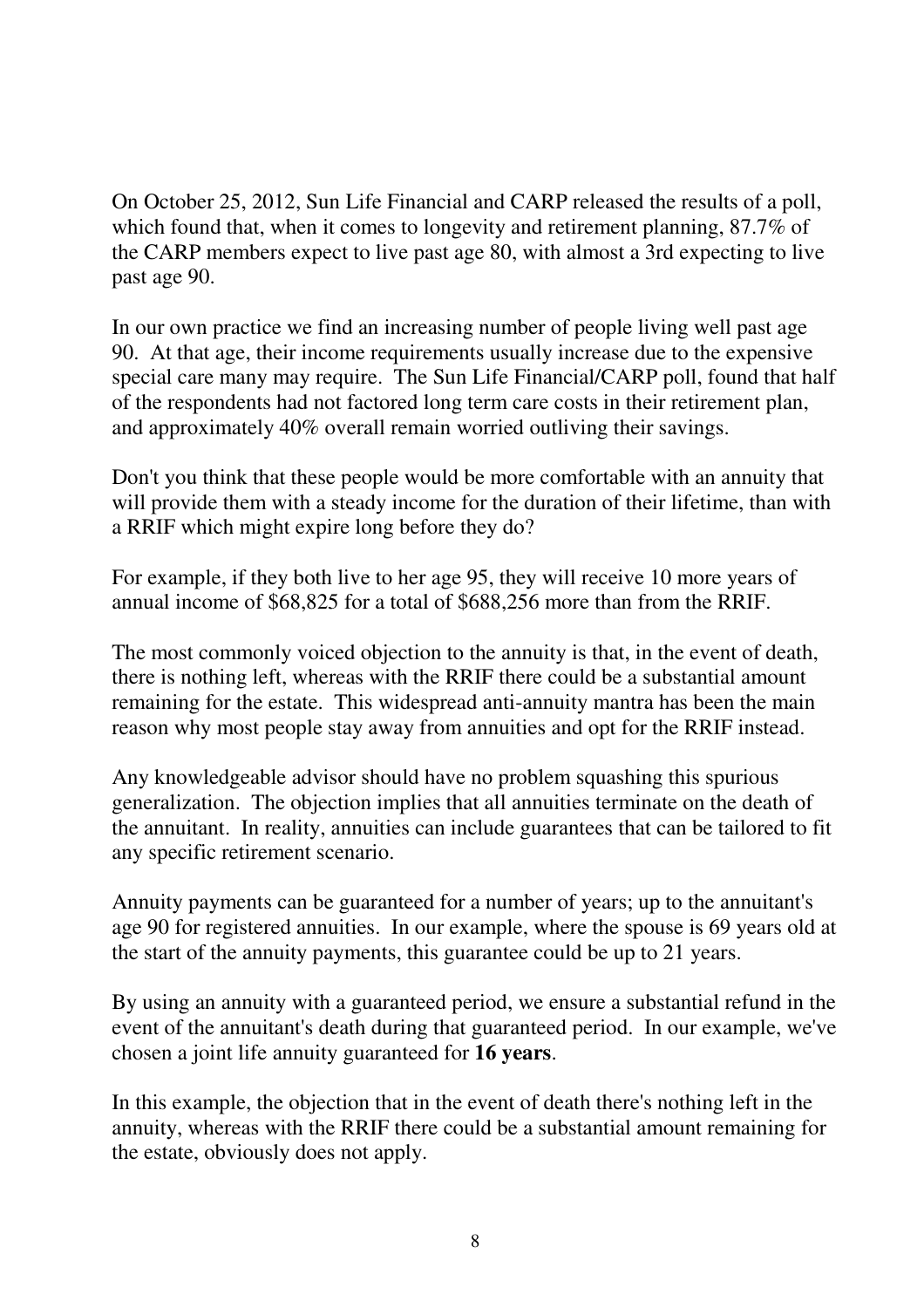If our 69 year old joint annuitant were to die at her life expectancy i.e. age 86, when the guaranteed payments under the annuity have just run out, and assuming that her husband predeceased her, there would be no further payout from the annuity. The RRIF, on the other hand, would have a balance of \$338,353 payable to the estate. Doesn't that validate the objection?

Not, if we consider that the only reason that there is still \$338,353 left under the RRIF is that the RRIF payments during the previous 17 years were substantially lower than from the annuity, i.e. a total of \$885,352 under the RRIF vs. \$1,170,025 from the annuity, for a total difference of \$284,673 in favour of the annuity.

If we factor in the tax considerations, we have to apply the top income tax rate to the \$338,353, as it is received in one lump sum and added as income of the deceased in the year of death. This would leave an after-tax balance of \$181,323 for the heirs.

The extra annuity payments totaling \$284,673 that were paid annually during the 17 years would have attracted a lower rate of tax, say 30%, leaving a total net payment balance of \$199,271 which is \$17,948 more than under the RRIF.

If we also consider the fact that, during those 17 years, the couple enjoyed substantially more income from the annuity and if we realize that this extra income was received long before the Refund of Premium from the balance remaining in the RRIF came into play, we can see that the annuity comes out as a superior solution even if both annuitants are gone by year 17.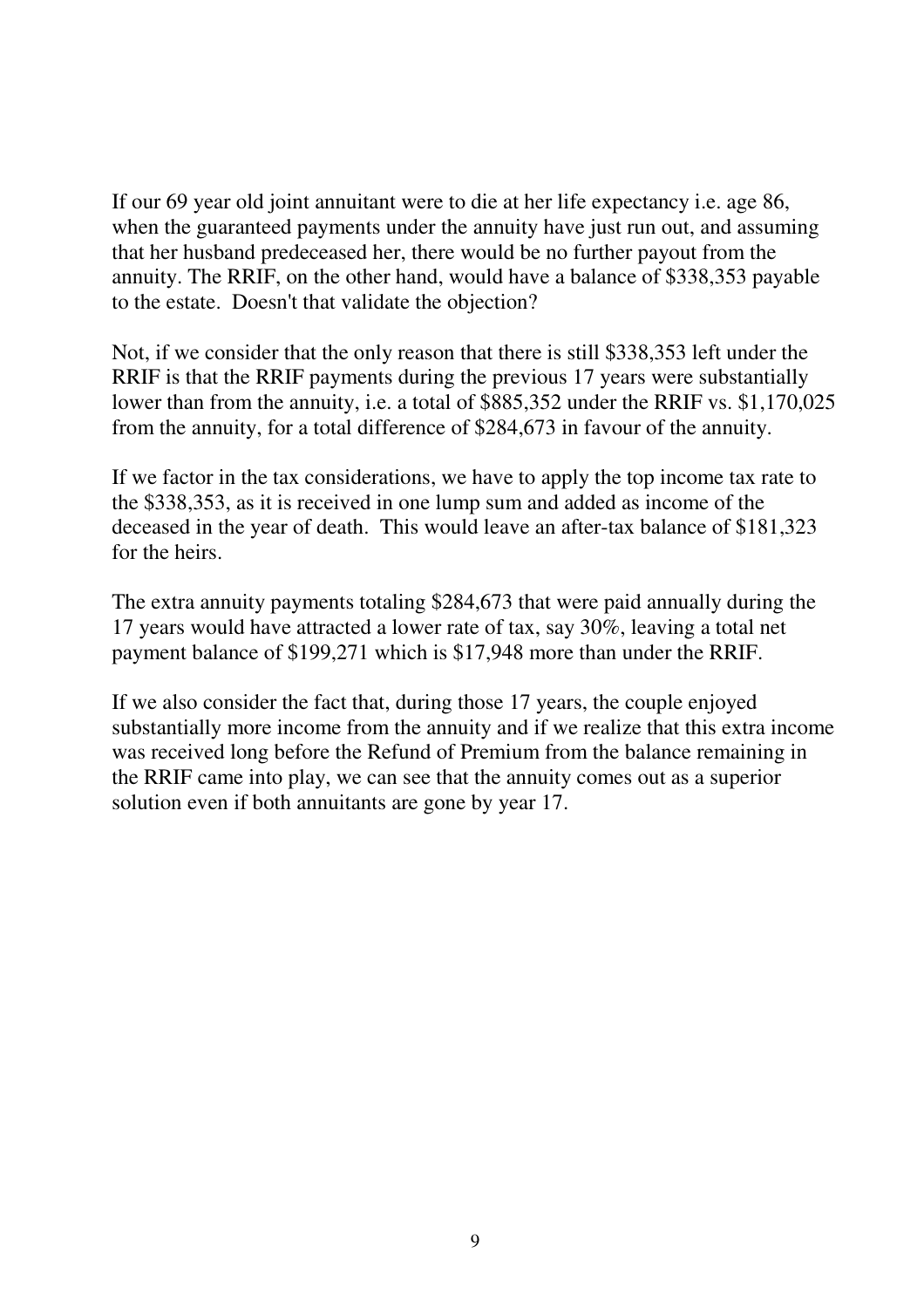What if they are gone much sooner, say in 5 years?

The objection that annuities don't work because there's nothing left after the death of the annuitant(s), doesn't apply here either, because we included a 16 year guarantee. Not only are the payments under the annuity higher than under the minimum RRIF during the 5 years that they were alive, but there will still be a premium refund of \$654,827, which represents the discounted value of the remaining 11 years of guaranteed payments. At 46.41% tax, this would still leave \$350,921 of after-tax proceeds to the estate.

Because of the guarantee, while we maintain a higher income under the annuity than under the minimum payment RRIF while the annuitants are alive, there will always be a substantial premium refund, if the annuitants die during the guaranteed period.

It should be clear by now that, based on this example; the anti-annuity prejudice doesn't hold water.

Please note that the annuity advantage over the RRIF increases with the age of the annuitant(s) at the time the annuity is purchased. In September of last year, the Financial Post published an article written by Fred Vettese, Chief Actuary and William Morneau, Executive Chairman of Morneau Shepell, the largest administrator of pension and benefit plans in Canada, from which I quote,

*"Apart from money that is earmarked for bequests or the odd big ticket purchase, a sound strategy is to annuitize all of one's wealth at about age 75. To understand why, let's look at the minimum pay out at age 75 under a RRIF. If the RRIF held \$100,000 in assets at age 75, the minimum amount that would have to be withdrawn that year is \$7,850. Many retirees are upset about this because they feel the minimum withdrawal rules force them to deplete their assets too quickly, especially in the current low-interest rate environment.* 

*By contrast, an annuity that is purchased at age 75 with the single premium of \$100,000 would produce annual income of about \$10,000, in spite of low interest rates. Not only is this about \$2,200 more than the minimum RRIF income, the annuity is payable for life and thus removes any chance that money will run out too soon. More income and less worry is a hard combination to meet."*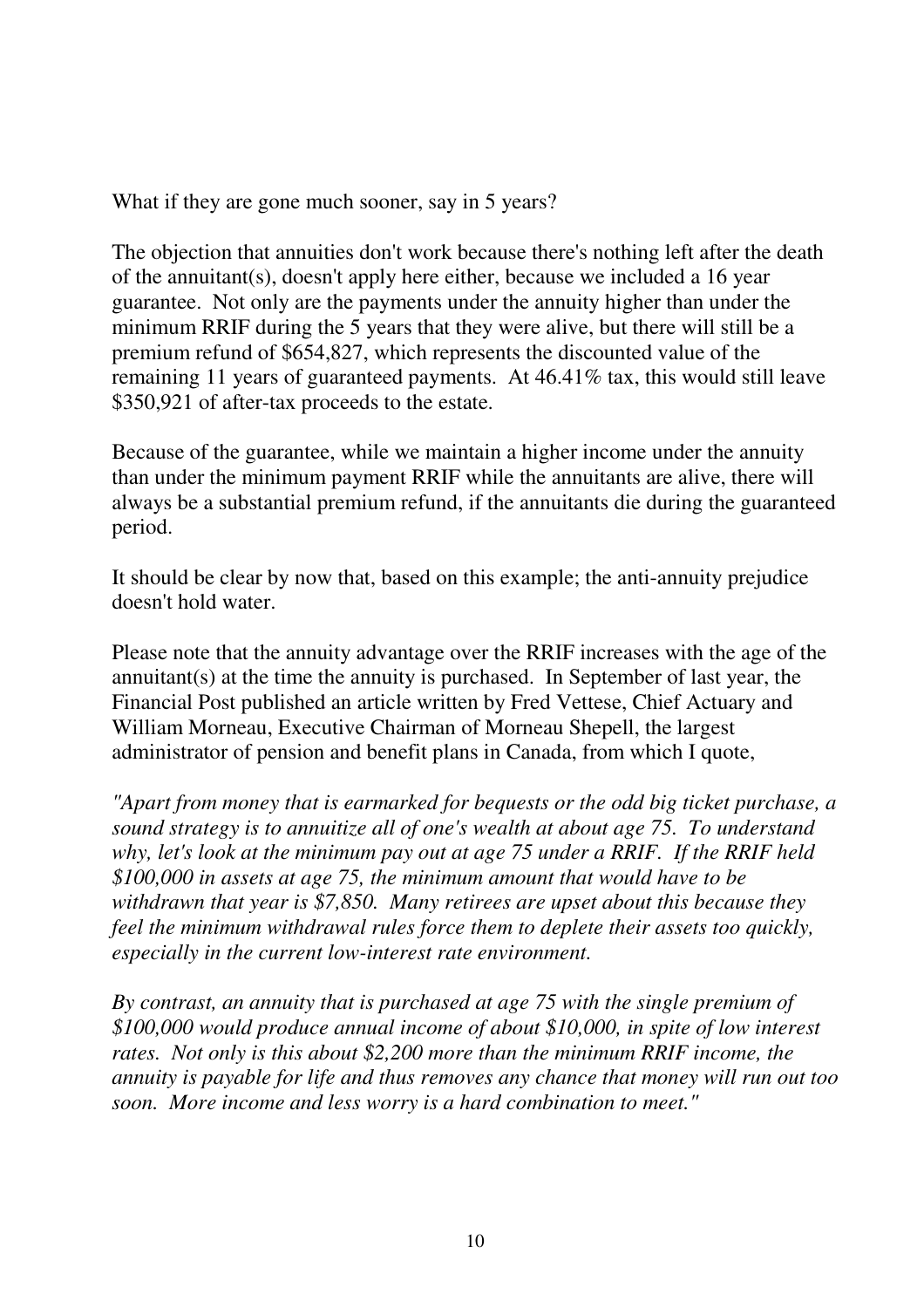In reality, this example significantly understates the case in favour of the annuity. At current interest rates, the RRIF payments, while they start at \$7,850 at age 75, keep reducing year by year, because of the high required withdrawal percentage, which keeps eating into the capital. By year 5, the RRIF income is down to \$6,780, by year 10 to \$5,630, by year 15 to \$4,655 and so on, while the annuity keeps paying \$10,000 for life.

The main reason why Life Annuities generate the highest guaranteed lifetime income of all financial instruments is a unique feature called "insurance credits."

It is possible to predict how many people in a large age group will survive each year. It is this predictability of annual deaths that allows insurance companies to take on the risk of guaranteeing lifetime income. It is the same concept that is at the basis of all life insurance pricing. The life insurance industry has life expectancy tables for every type of annuity: single, joint, with and without guarantees.

The three components that make up each annuity payment are: interest, return of capital and insurance credits. Insurance credits derive from the fact that from the large pool of annuitants, some pass away before the average life expectancy. The unused balance of their annuity funds stays in the pool, to fund those policy holders who live longer than the average life expectancy. For example, a 65 year old man, who invests \$100,000 today, will receive an annual income of \$7,062 for the rest of his life, of which 38% is attributed to insurance credits.

Without the pool, this would be impossible. You could not fund an annuity for life for one person only, as you don't know how long that person will live. You could end up like Andre-Francois Raffray, the lawyer who bought an apartment from Mrs. Jeanne Calment when she was 90. Mrs. Calment, who lived in Arles, France, for her entire life, outliving both her daughter and grandson by several decades, died at age 122, in 1997. At the time, she was the oldest person whose age had been verified by official documents.

Mr. Raffray had bought the apartment on a contingency contract. He would pay her \$2,500 francs; (now about \$800) a month, until she died, and then the apartment would become his.

Mr. Raffray died in 1996 at age 77, after paying Mrs. Calment better than double the apartment's value. His family was still paying when she died. "In life, one sometimes makes bad deals." Mrs. Calment said.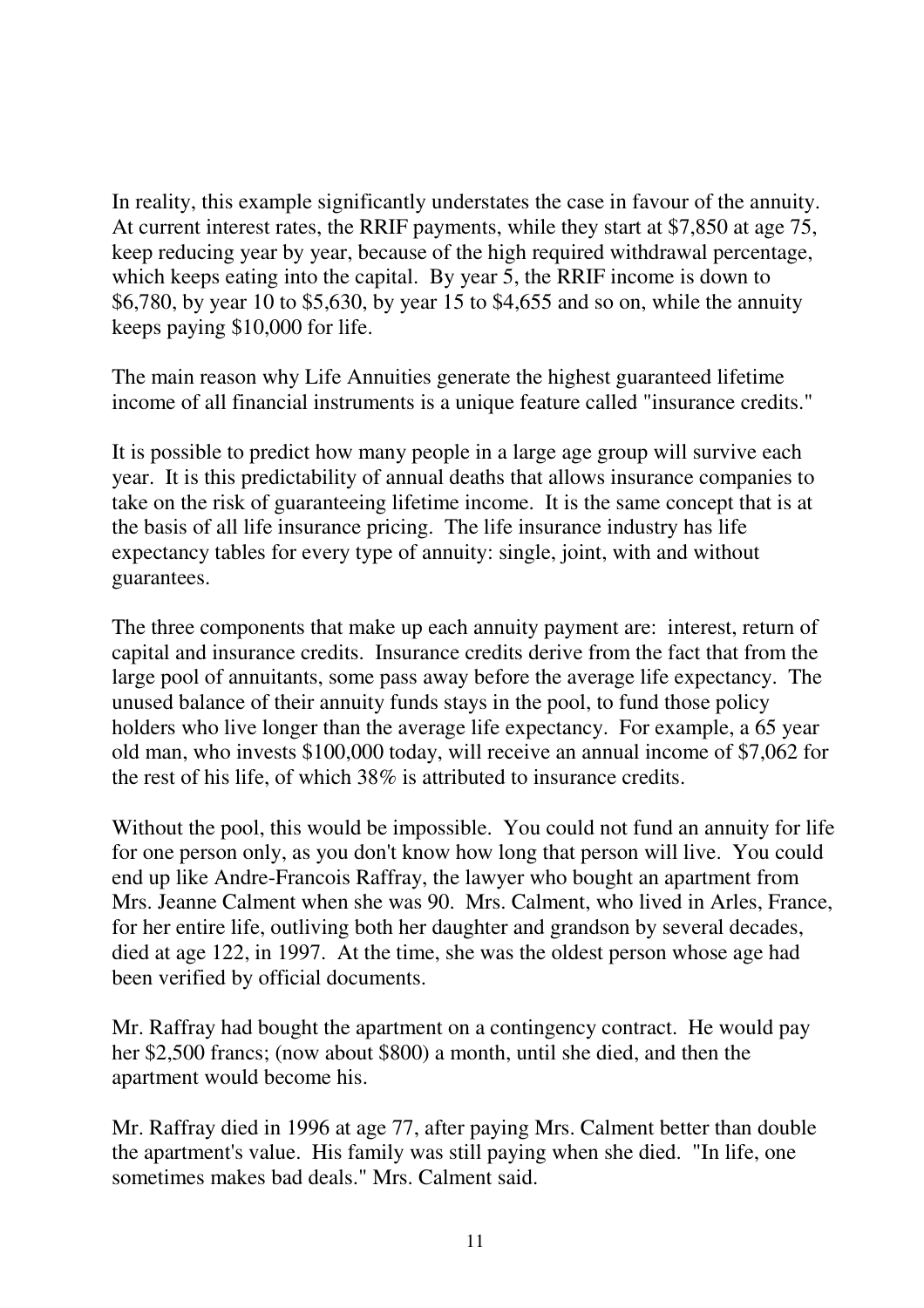The only time I would still consider recommending the RRIF to retiring people, even at the currently low interest rates, is where they have no resources beyond their registered monies and are concerned that if all their money is tied up in annuities, they would have no access to the funds in the case of emergencies. The dilemma they would still be facing is whether they can afford to live on the lower income and shorter duration of the RRIF.

People in this situation might think that they should perhaps invest their RRIFs in equities, in the hope that the market would increase dramatically and beat the low interest rates. In my opinion, retirees who depend on their registered funds for their retirement should not be exposed to the risks of the market place. Any significant market drop or prolonged poor performance can play havoc with their retirement plans.

In the example used before, if the net market value of the fund were to remain flat, the income generated by the annuity would deplete the RRIF in less than 15 years (by age 85).

If the fund were to drop by 50% (as happened to the TSX in 2008/2009) and stayed flat for a few years thereafter, the fund would be depleted in less than 7 years.

Our files are replete with names of clients in their 70's that came to us for help after their life savings (not only registered funds), were nearly wiped out in the market place.

Thus far, we have shown that annuities can play a vital role in retirement planning when it comes to registered funds.

# THAT THEY CAN ALSO BE A MOST EFFECTIVE FINANCIAL TOOL WITH RESPECT TO NON-REGISTERED FUNDS IS EQUALLY TRUE, BUT NOT AS OBVIOUS.

In spite of the fact that statistically, as we have seen, roughly 54% of the annuities bought in Canada were with registered funds, 44% were non-registered prescribed annuities and only 2% were non-registered and non-prescribed, I can say that, in my practice, we have implemented roughly equal numbers of annuities in each of these 3 categories.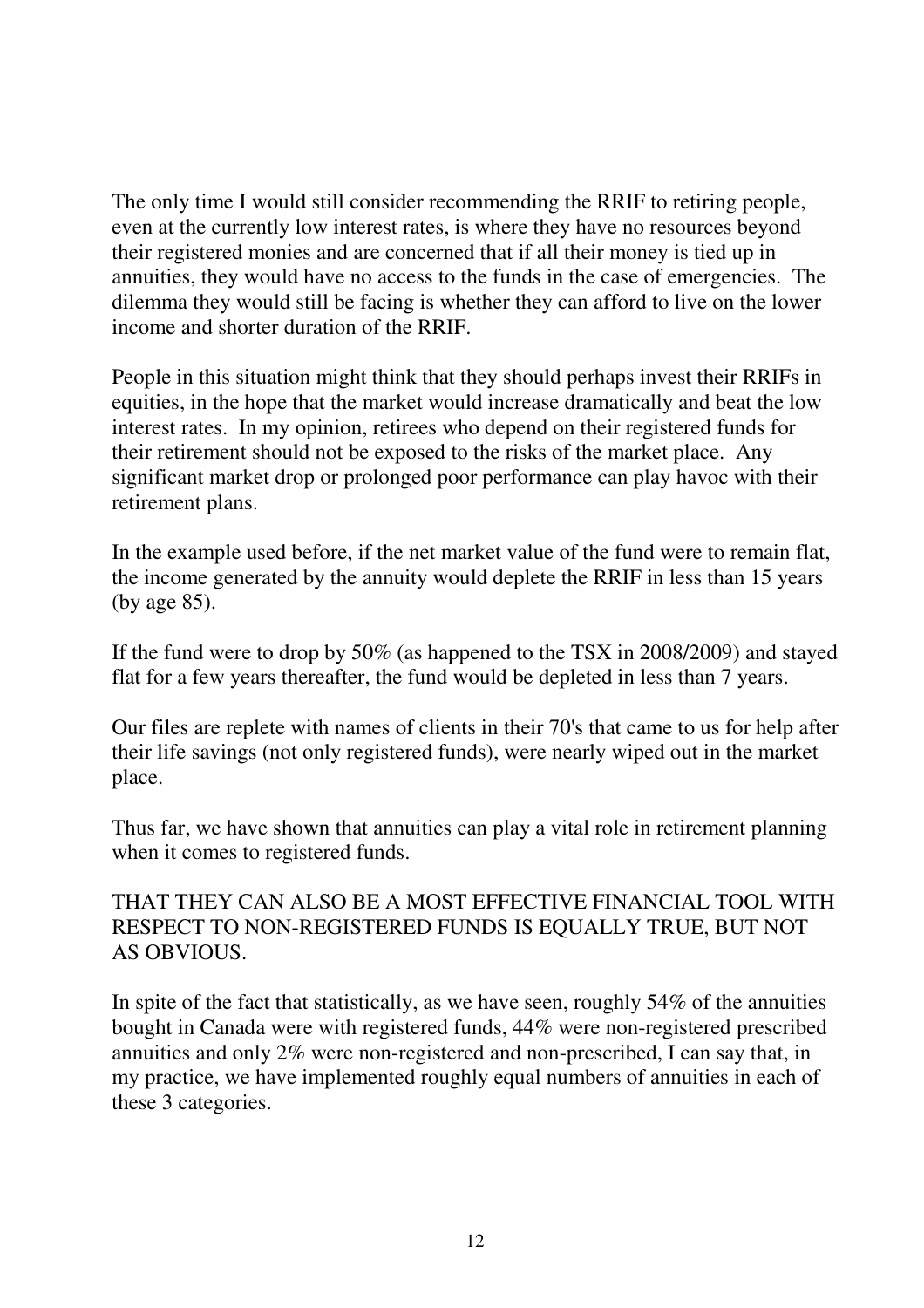While prescribed annuities have been available since 1983, I have, in my encounters with new clients, met very few who had ever heard about prescribed annuities from other advisors. In the case of those very few, it had almost always been with reference to a back to back life insurance combination. When they discovered the potential benefits of prescribed annuities for retirement income purposes, they were dismayed at finding out the income opportunities they had missed and the investment pitfalls they could have avoided.

### **What's So Special About Prescribed Annuities?**

A Prescribed Annuity is structured like any other annuity, and can be for a term certain or for life. It can be issued on a single life or joint life basis for spouses and siblings only. It is like a mortgage in reverse, whereby the lender is the policyholder and the borrower is the issuer of the annuity. The guaranteed payment period cannot exceed the single annuitant's or youngest joint annuitant's age 91. Prescribed annuities are available to individuals only and not to corporations.

Finance changed the regular structure of an annuity for tax calculation purposes only. These changes were originally intended to provide a break for retirees 60 and over, by giving them a tax treatment that was different from the normal treatment of financial products. The taxable income portion, instead of following the irregular downward slope of a non-prescribed annuity, was changed to a level amount for the duration of the contract.

This level amount is the difference between the capital element and the actual annuity payment. The capital element is based on the actuarial duration of the annuity as determined by the 1971 Individual Annuity Mortality Table, as published in Volume XXIII of the Transactions of the Society of Actuaries.

For example, if the annuity premium is \$1,000,000, the annual annuity payments \$70,000 and the prescribed duration 20 years, the capital element would be \$1,000,000 divided by 20, i.e. \$50,000 per annum. The difference between the capital element of \$50,000 and the actual payment of \$70,000 becomes the level taxable portion of \$20,000.

As a result of this formula, the taxable portion becomes smaller as the annuitant gets older at the time of purchase. Eventually, around age 75, the taxable portion becomes zero, even though the annuity still contains an interest element.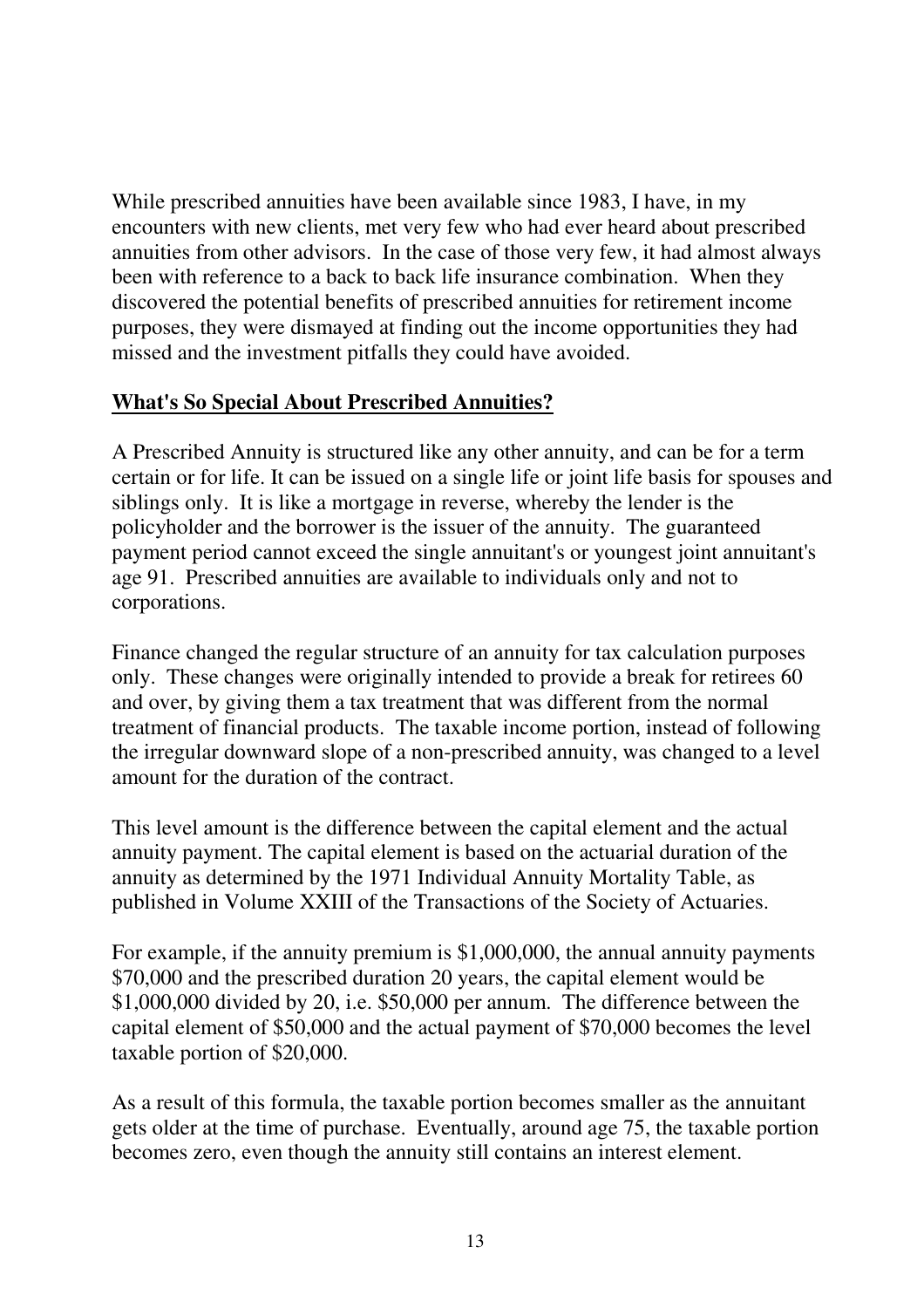It is this artificial, but totally legal, tax and life expectancy treatment that make it possible to create after-tax income levels that are otherwise impossible to achieve.

Who should seriously consider prescribed annuities?

Individuals or couples in their mid 60's or over, who

- Need the confidence that their income will last for life.
- Don't have the time horizon or the resources to recover from years of negative market performance.
- May want to protect their income against inflation with an automatically increasing income stream.
- May want to fund their life insurance coverage upfront.
- May want to obtain the maximum income for life while preserving the capital for their estate, by combining the annuity with a life insurance policy.
- May want to provide a steady income for dependent relatives who cannot be relied upon to deal responsibly with money.

In our practice, we have demonstrated, time and again, that prescribed annuities can provide the highest guaranteed after-tax income of all retirement products and that they can be constructed to fit any income objective funded by personal assets.

# **Where Do Non-Prescribed Annuities Fit In?**

On the surface, it might appear that non-registered, non-prescribed annuities have no place in professional financial planning. They don't benefit from the prescribed annuity tax treatment and they carry the general burden of the anti-annuity bias as well. That is why only 2% of all non-registered annuities purchased in this country are non-prescribed.

Yet, in our office, the number of non-prescribed annuities we have implemented is close to 1/3 of our annuity portfolio.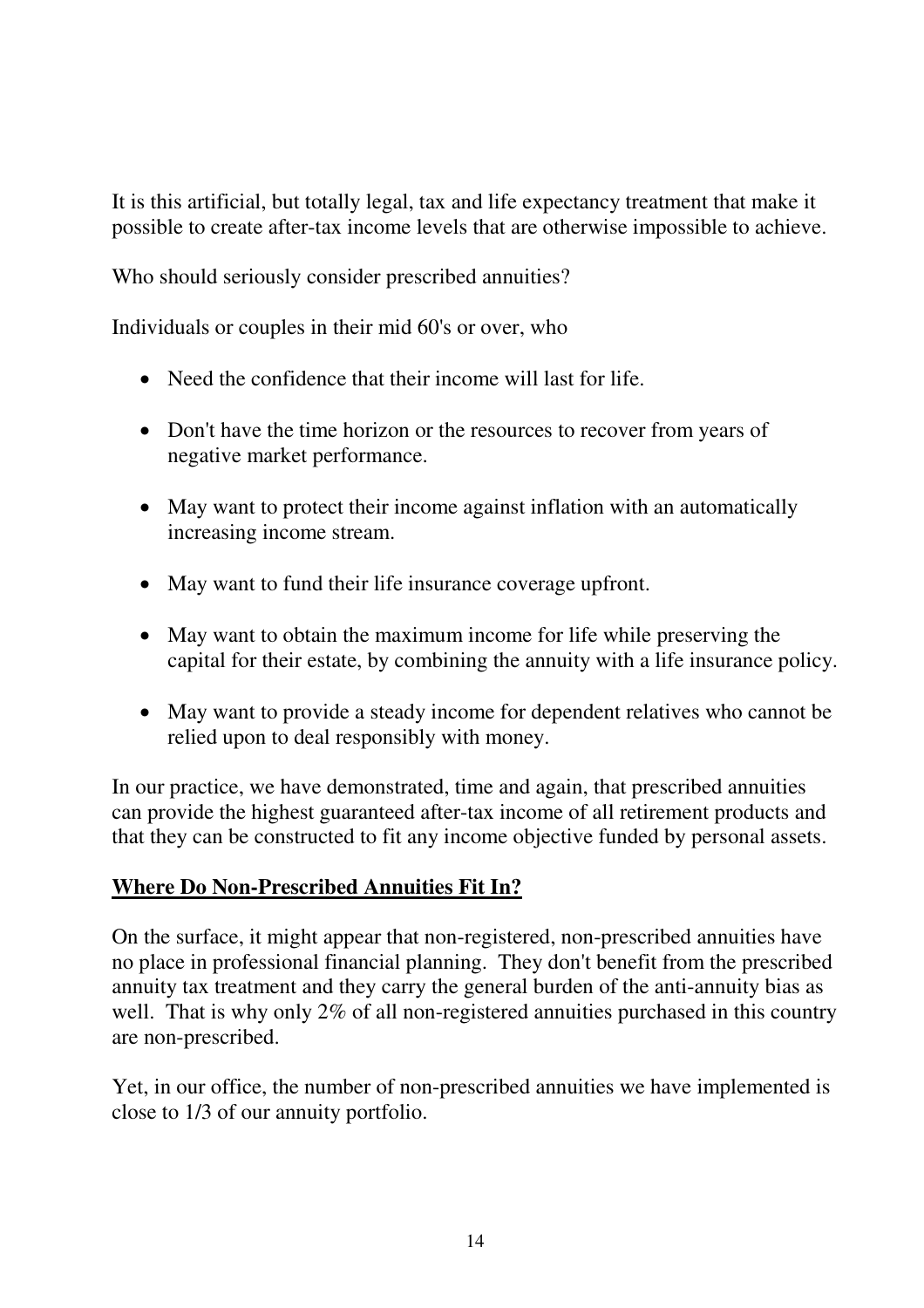Because we are almost out of time, I will use an example to show how we have achieved such a high proportion of non-prescribed annuities in spite of the industry statistics to the contrary.

We started on this case 2 years ago and we are still in the process of helping the client complete the program. Two years ago, the client was 73 years old and his spouse 65. He had an active, incorporated business as well as a holding company with approximately \$4,000,000 in real estate assets.

During one of our meetings, they expressed an interest in estate and retirement planning. His mind set was "when I liquidate my corporate holdings, I will have about \$4,000,000 of investable assets in my holding company. If I can get only 2% on my money we will only end up with \$43,500 of spendable income in our hands. We actually need \$120,000 of after-tax income from this money and would like to preserve as much of the capital as possible for the estate and we want to take as little investment risk as possible.

The only way to achieve their objective was to turn the traditional investment paradigm on its head. \$1,000,000 of the \$4,000,000 was allocated to acquire a corporate owned insurance policy for \$4,000,000. This not only assured that the capital was preserved in the company but also that, if the second death occurred at life expectancy, the \$4,000,000 would come out of the corporation on a tax-free basis. If the \$4,000,000 had been left as a fixed income investment in the company, it would, on the second death, net only \$2,700,000 to the beneficiaries. (\$2,697,200 at 32.57% tax on non-eligible dividends).

Once the life insurance was in place, the program was secured. The balance of \$3,000,000 has been used, as it became available, to purchase non-prescribed annuities, the payments from which will flow to the shareholders as taxable dividends.

The net result was that an after-tax income of \$126,000 for life was generated for my clients, with \$4,000,000 going to their children, tax-free, on the second death.

The conventional way would have required a guaranteed lifetime, before-tax rate of return of 13.35% in the corporation, to achieve the same results. An impossible dream did come true for my clients and the non-prescribed annuity was one of the indispensable components.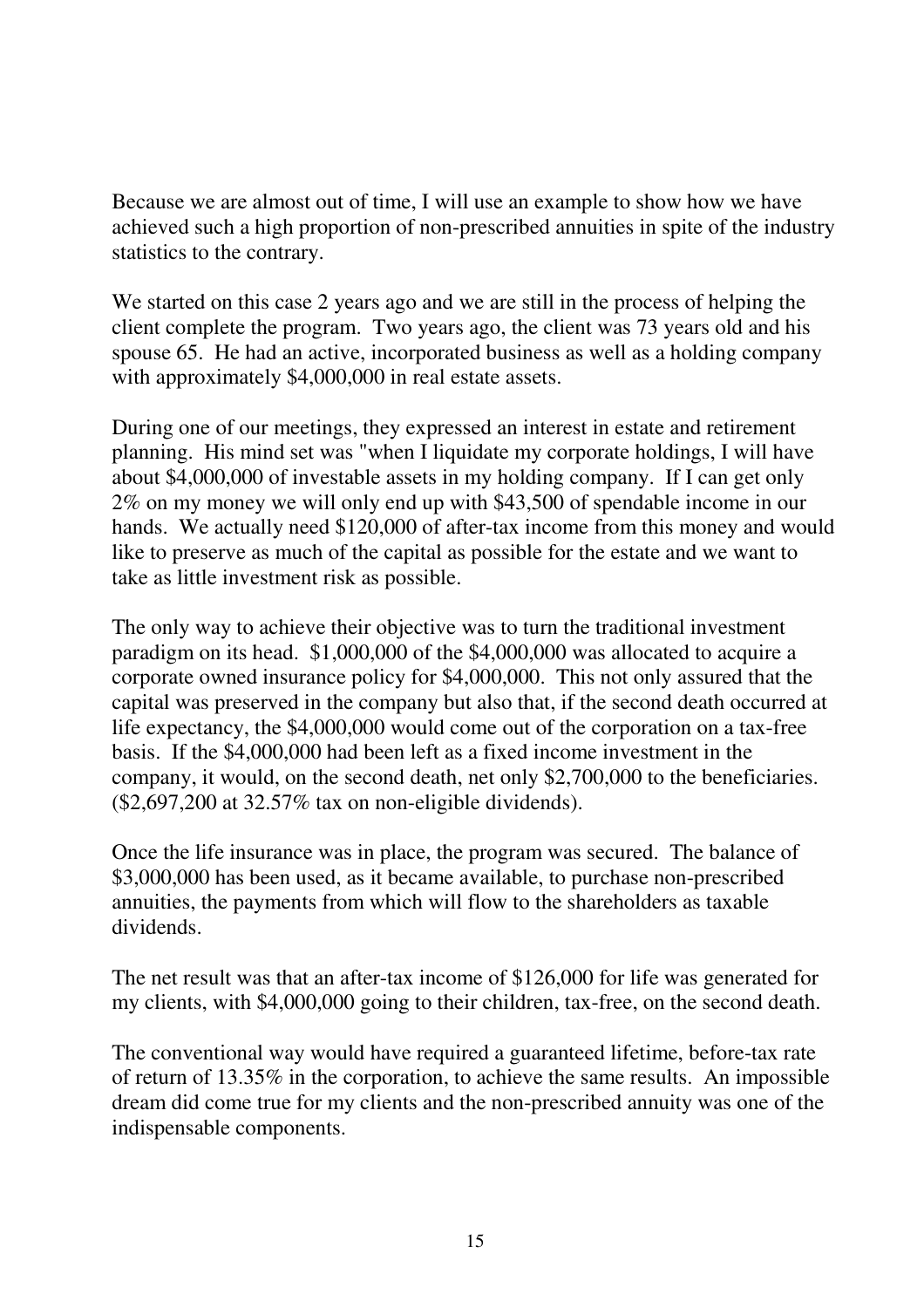All it takes to turn the world of annuities into a cornucopia of unparalleled financial benefits is:

- a thorough knowledge of estate planning
- a complete knowledge of annuities
- an in-depth awareness of the relevant tax considerations
- the creativity to apply this arsenal effectively in specific situations

Examples in my practice include:

• The creation of an annuity concept that had never been used before, i.e. a joint life prescribed annuity with payments ceasing on the first death. By itself, a useless vehicle. Who, in their right mind would invest a \$1,000,000 in a joint life annuity that ceases all payments on the first death? Yet, coupled with a joint last to die insurance policy with premiums ceasing on the first death, this combination created guaranteed IRRs for funds earmarked for the estate, that could not be matched by any other investment vehicle in the country.

It became the favourite fixed income investment for people who had accumulated more money than they would consume during their lifetime and who were looking where to invest the surplus.

• The introduction to our clients of a seldom used prescribed annuity, referred to as a Cash Refund or Preservation of Capital annuity, which is ideally suited for people in their 70's that are in good health and are concerned with their capital running out during their lifetime.

 This annuity which is offered by only 2 insurers, guarantees that, should the annuitant(s) die before the total payments received equal the amount invested, the difference between the investment amount and the total payments received will be paid out tax-free to the beneficiaries. If the annuitant(s) live beyond that point, they will continue to receive the same payments for life.

What makes this annuity so special at these ages is that the payments are tax-free and will continue to be tax-free even after the capital has been paid out in full.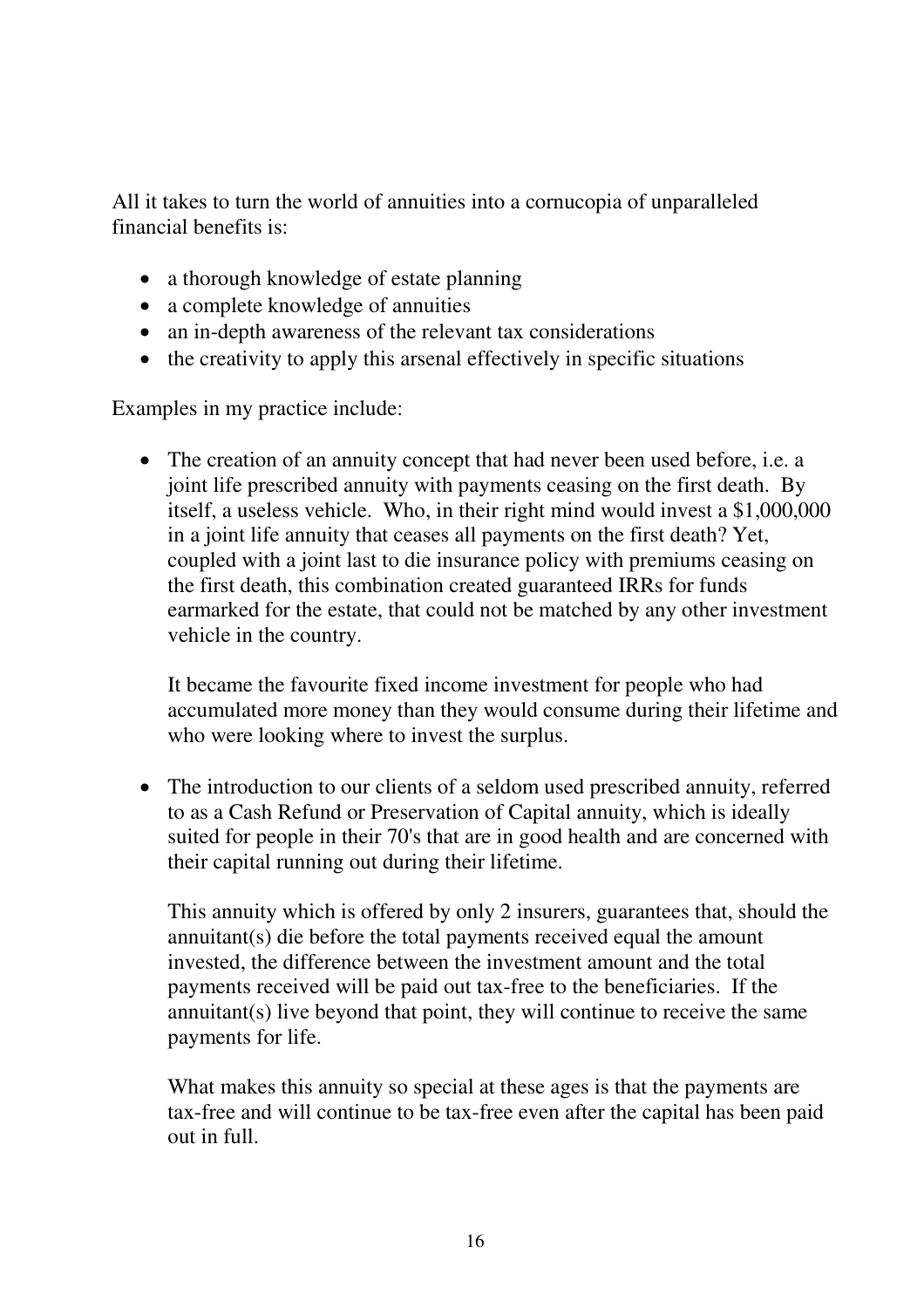- The successful use of non-registered non-prescribed annuities where the assets of the retirees were held in holding companies.
- The development of a method to prepay all insurance premiums in a corporation with a non-prescribed annuity, in such a way that a lump sum investment fully prepays all the premiums without a penny wasted in spite of the irregular tax structure of the annuity payments.
- I have recently developed a proprietary method to generate a guaranteed indexed income for life without losing the prescribed annuity tax treatment.

We are running out of time, but I cannot leave this topic without one last word of caution. People who are in the market for an annuity should make sure that they obtain the best return for their money on any given day. There is a general misconception that, because all life expectancy tables should be the same and all institutions are facing the same long term interest rates, annuity income payments should be more or less the same between different carriers, given the same amount of premium.

In reality, nothing is further from the truth. Carriers will base their annuity income levels, on any given day, on their need or desire to raise large amounts of annuity premiums. For example, when Sun Life decided to move from Montreal to Toronto in 1979, the company acquired a property at University Avenue and King Street in downtown Toronto and constructed a major ultra-modern Sun Life Centre office complex, which was completed in 1984. They needed vast amounts of capital to fund this project.

One of their preferred sources was annuity premiums, with their long-time repayment schedules. For close to a year, they were unbeatable in the annuity market. Once they reached their target, they lowered the annuity income levels, to discourage future annuity purchases. They deliberately became uncompetitive in the annuity market.

To ensure that our clients always get the highest paying annuities, we do a market search in each case.

To test the validity of this admonition, I conducted a market survey every Tuesday from September 4, 2012, to November 13, 2012. I did this for an investment of \$500,000 for a couple ages 60 and 60, as well as ages 70 and 70.